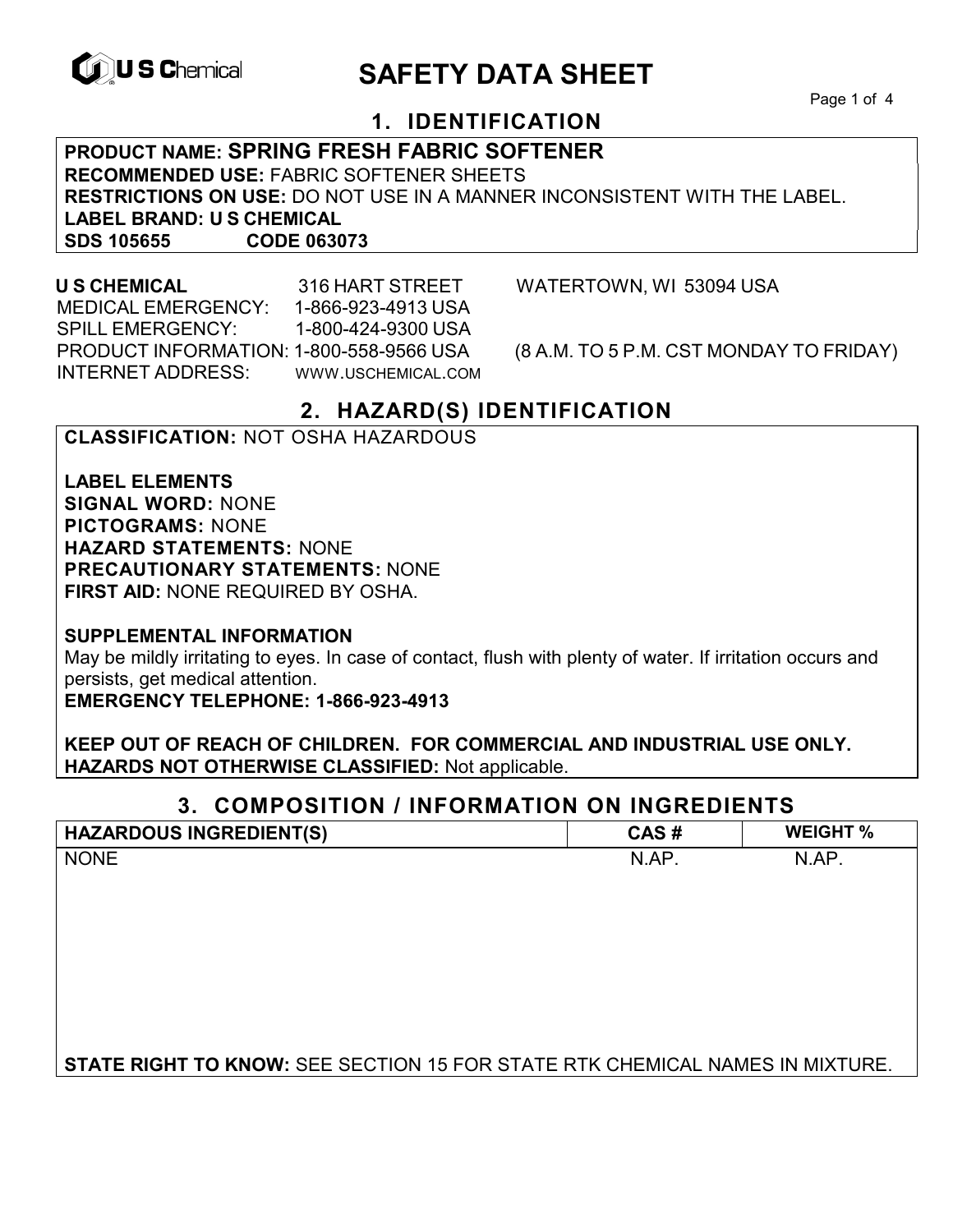### **SPRING FRESH FABRIC SOFTENER SDS 105655**

### **4. FIRST-AID MEASURES** Page 2 of 4

**IF IN EYES:** FLUSH WITH PLENTY OF WATER. IF IRRITATION OCCURS AND PERSISTS, GET MEDICAL ATTENTION.

**IF ON SKIN:** FLUSH WITH PLENTY OF WATER. IF IRRITATION OCCURS AND PERSISTS, GET MEDICAL ATTENTION.

**IF SWALLOWED:** NO SPECIFIC FIRST AID MEASURES ARE REQUIRED.

**IF INHALED:** NO SPECIFIC FIRST AID MEASURES ARE REQUIRED.

**EMERGENCY TELEPHONE: 1-866-923-4913** 

**MOST IMPORTANT SYMPTOMS / EFFECTS:** MAY BE MILDLY IRRITATING TO EYES. **MEDICAL CONDITIONS AGGRAVATED:** NONE KNOWN. **NOTE TO PHYSICIAN:** CALL 1-866-923-4913 FOR EXPOSURE MANAGEMENT ASSISTANCE.

# **5. FIRE-FIGHTING MEASURES**

**CHEMICAL HAZARDS:** NON-FLAMMABLE. **COMBUSTION PRODUCT HAZARDS:** OXIDES OF CARBON + OTHER FUMES. **METHODS:** SELECT EXTINGUISHER AND METHODS BASED ON FIRE SIZE AND TYPE. **EQUIPMENT:** WEAR SCBA AND FULL PROTECTIVE GEAR AS CONDITIONS WARRANT. **NFPA RATING:** HEALTH-1/FLAMMABILITY-0/ INSTABILITY-0/SPECIAL HAZARD-N.AP. **SUITABLE EXTINGUISHERS:** WATER, DRY CHEMICAL, CO2 OR FOAM SUITABLE FOR FIRE. **UNSUITABLE EXTINGUISHERS:** NO RESTRICTIONS BASED ON CHEMICAL HAZARDS.

# **6. ACCIDENTAL RELEASE MEASURES**

**PERSONAL PRECAUTIONS:** WASH THOROUGHLY AFTER CLEAN-UP. **ENVIRONMENTAL PRECAUTIONS:** PREVENT WATER AND SOIL CONTAMINATION. **CLEAN-UP METHODS:** THIS MATERIAL IS A SYNTHETIC FIBER SHEET WHICH CANNOT BE SPILLED OR LEAK.

# **7. HANDLING AND STORAGE**

**HANDLING:** FOLLOW ALL LABEL DIRECTIONS. INSTRUCT PERSONNEL ABOUT PROPER USE, HAZARDS, PRECAUTIONS, AND FIRST AID MEASURES. AVOID CONTACT WITH EYES. DO NOT TASTE OR SWALLOW. PRODUCT RESIDUE MAY REMAIN ON OR IN EMPTY CONTAINERS. HANDLE CAREFULLY TO AVOID DAMAGING CONTAINER. **STORAGE:** KEEP CONTAINER CLOSED WHEN NOT IN USE. STORAGE AT AMBIENT TEMPERATURES IN A DRY AREA OUT OF DIRECT SUNLIGHT. PROTECT FROM FREEZING. ROTATE STOCK REGULARLY. KEEP AWAY FROM FOOD AND DRINK. KEEP OUT OF REACH OF CHILDREN.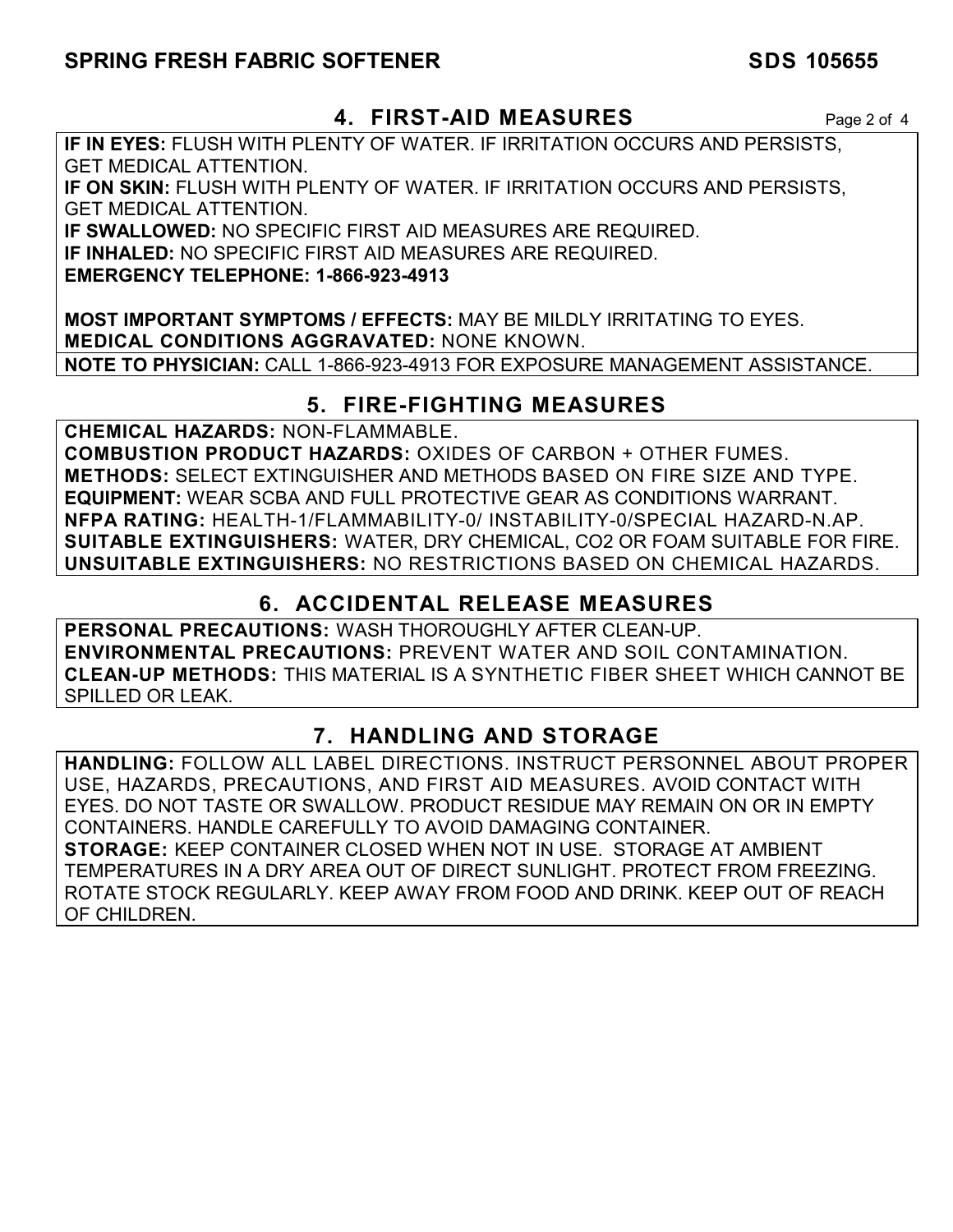### **8. EXPOSURE CONTROLS / PERSONAL PROTECTION** Page 3 of 4

**EXPOSURE LIMITS:** NONE **ENGINEERING CONTROLS:** GENERAL ROOM VENTILATION IS ADEQUATE.

**PERSONAL PROTECTION EYES:** PROTECTIVE EQUIPMENT NOT REQUIRED. **HANDS:** PROTECTIVE EQUIPMENT NOT REQUIRED. **RESPIRATORY:** PROTECTIVE EQUIPMENT NOT REQUIRED. **FEET:** PROTECTIVE EQUIPMENT NOT REQUIRED. **BODY:** PROTECTIVE EQUIPMENT NOT REQUIRED. **HYGIENE MEASURES:** HANDLE IN ACCORDANCE WITH GOOD INDUSTRIAL HYGIENE AND SAFETY PRACTICE.

### **9. PHYSICAL AND CHEMICAL PROPERTIES**

| <b>APPEARANCE: OFF-WHITE FIBER SHEET</b> | <b>AUTO-IGNITION TEMPERATURE: N.AV.</b>    |
|------------------------------------------|--------------------------------------------|
| <b>ODOR: FRESH FLORAL</b>                | <b>DECOMPOSITION TEMPERATURE: N.AV.</b>    |
| pH CONCENTRATE: 5.5                      | <b>EXPLOSIVE LIMITS (LEL/UEL): NONE</b>    |
| pH @ 2500 PPM SOLUTION: N.AV.            | <b>EVAPORATION RATE: N.AV.</b>             |
| pH @ USE DILUTION: N.AV.                 | FLAMMABILITY (SOLID, GAS): N.AP.           |
| <b>PHYSICAL STATE: SOLID *</b>           | <b>FLASH POINT: NONE</b>                   |
| <b>RELATIVE DENSITY (WATER): N.AP.</b>   | INITIAL BOILING POINT/RANGE: N.AV.         |
| <b>SOLUBILITY (WATER): INSOLUBLE</b>     | <b>MELTING POINT/FREEZING POINT: N.AV.</b> |
| VAPOR PRESSURE: N.AV.                    | <b>ODOR THRESHOLD: N.AV.</b>               |
| VAPOR DENSITY: N. AV.                    | PARTITION COEFF. (N-OCTANOL/WATER): N.AV.  |
| VISCOSITY: N.AP.                         | <b>OTHER: * SYNTHETIC FIBER SHEET</b>      |

### **10. STABILITY AND REACTIVITY**

**REACTIVITY:** NO HAZARD. **CHEMICAL STABILITY:** STABLE. **POSSIBILITY OF HAZARDOUS REACTIONS:** NONE KNOWN. WILL NOT POLYMERIZE. **CONDITIONS TO AVOID:** EXCESSIVE HEAT AND IGNITION SOURCES **MATERIALS TO AVOID:** OXIDIZING AGENTS. **HAZARDOUS DECOMPOSITION PRODUCTS:** NONE UNDER NORMAL CONDITIONS.

### **11. TOXICOLOGICAL INFORMATION**

**ROUTES OF EXPOSURE:** EYES, SKIN, INGESTION, INHALATION. **INFORMATION ON ROUTES OF EXPOSURE:** NO LC50/LD50 TEST DATA FOR MIXTURE. **ACUTE EFFECTS/SYMPTOMS**

 **EYES:** MAY BE MILDLY IRRITATING TO EYES. MAY CAUSE REDNESS AND WATERING. **SKIN:** MAY BE MILDLY IRRITATING TO SENSITIVE SKIN.

 **INGESTION:** MAY CAUSE IRRITATION, NAUSEA, VOMITING AND DIARRHEA. **INHALATION:** NONE KNOWN.

**CHRONIC / OTHER EFFECTS:** NO REPORTABLE GERM CELL MUTAGENS, SKIN SENSITIZERS, RESPIRATORY SENSITIZERS, REPRODUCTIVE TOXINS OR ASPIRATION HAZARDS. **SPECIFIC TARGET ORGANS (SINGLE/REPEATED):** NONE KNOWN.

**NUMERICAL MEASURES OF TOXICITY:** ATEmix (ORAL-RAT) = ABOVE 2000 MG / KG **CARCINOGENS:** NO REPORTABLE ACGIH, IARC, NTP, OR OSHA CARCINOGENS.